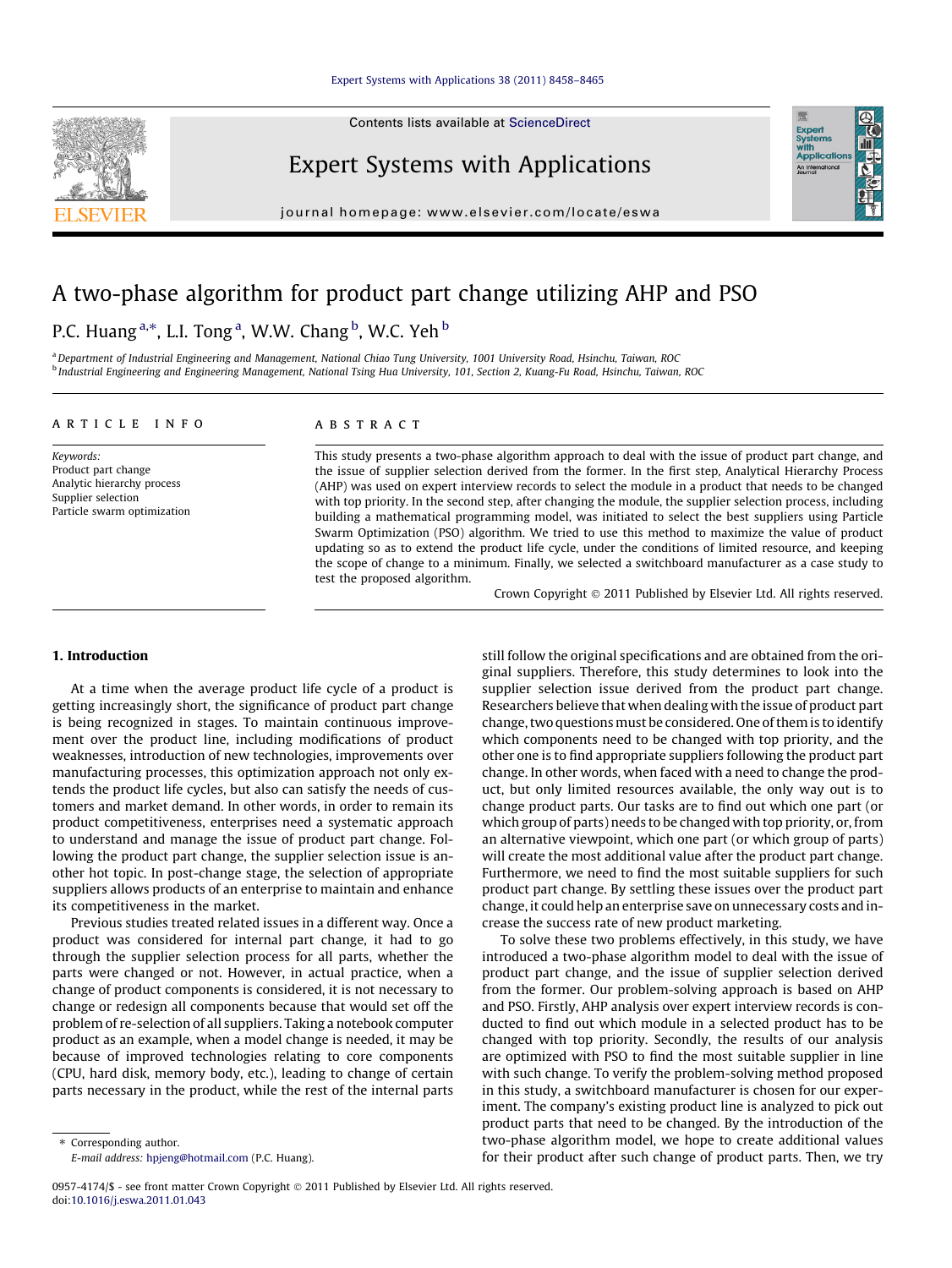to find the best supplier following the change of product parts, in order to make the whole assessment model more systematic.

This study is organized in the following manner: the literature review is presented in Section 2 for understanding the issues related to product part change. Our two-phase algorithm model is introduced in Section 3. An actual case of manufactured product and related experimental results are provided in Section [4](#page--1-0). Finally, some of the conclusions of the study are described in Section [5.](#page--1-0)

## 2. Literature review

In view of demands for continuous improvement, and needs for customer-oriented manufacturing environment, changes of product specs throughout the life cycle of a product are becoming quite commonplace. This kind of change is inevitable and also necessary in order to extend the product life. Many discussions by scholars and engineers have focused on the product configuration changes, dealing with the issues of management of product part change, engineering changes and design changes. In general the content of engineering change can be divided into two sub-categories, namely, design change and engineering change. The scope of engineering change involves small numbers of relevant units that belong to the same product, such as process change or change of product materials in the manufacturing process, but the changes mainly stem from the need for product quality upgrade. However, the design change relates to the architecture of a product. The content of such product change includes partial re-designing of a product or replacing of certain components for a product.

[Barzizza \(2001\)](#page--1-0) believes that changes in market competition and consumption patterns often set a trend of increasingly short product life cycle, giving rise to frequent change of product configuration and change of product components. As [Li, Chen, Huang, and](#page--1-0) [Zhong \(2006\)](#page--1-0) mentioned, product configuration is more complicated than other issues during the manufacturing process, thus it needs a systematic and effective decision-making system to solve the problems in a rapid manner. [Rouibah and Caskey \(2003\)](#page--1-0) points out that by effective handling of product part change during its product life cycle could allow an enterprise to lower its production costs, shorten development time, and improve its product quality so as to enhance its competitive edge on the market. [Jonghoon](#page--1-0) [and Lee \(2002\)](#page--1-0) refer to the fact that the model design of a product often has to go through frequent modifications in the production process. Once parts change is made, it could affect subsequent manufacturing processes, as well as related production costs and time. [Wright \(1997\)](#page--1-0) indicates that the product configuration is a special design activity. The designers have to select components with given component properties, as well as the assembly of components in accordance with the customers' needs.

Because the effect of product part change and the scope of change are very extensive, an efficient method or system is needed to solve these issues. [Wang and Che \(2007a\),Wang and Che](#page--1-0) [\(2007b\)](#page--1-0) proposes a method to process product part change of TFT-LCD, using the fuzzy theory, T-score technology, and genetic algorithms, so as to select suitable suppliers for each component after the design change. [Zhang, Wang, Wan, and Zhong \(2005\)](#page--1-0) propose the application of knowledge management and configurationoriented modeling to integrate the product information and to manage complex product-related matters. [Wang and Liu \(2005\)](#page--1-0) classify the restrictions for re-assembly of component into two types: (i) restrictions on pure re-assembly, and (ii) restrictions on complex re-assembly. A heuristic algorithm is used to develop the best combination policy for re-assembly of components. [Wang](#page--1-0) [et al. \(2008\)](#page--1-0) utilizes value engineering, fuzzy theory, and genetic algorithms to tackle the issue of supplier selection following the product part change.

From the above-mentioned literature, in view of increasingly short product life cycle, we can see that product part change is inevitable. For example, the product life cycle of today's notebook computers and mobile phones may be only about six months. The following task of supplier selection is also a hot issue. Therefore, the question on how to establish a systematic way to deal with the whole change process in an efficient and prompt manner has become a common topic for many research works. However, when dealing with the issue of supplier selection that follows a product part change, most of the previous studies had assumed that all components of the products need to be changed, but this study rejects the previous assumption. The previous studies failed to meet the actual demand in the real world, thus we propose a two-phase algorithm model to deal with product part change and its related selection of component suppliers. The problem-solving method is based on AHP and PSO.

#### 3. Proposed two-phase algorithm

The study can be separated into two parts. The first part is to use AHP to confirm that some components in a product need to be changed, in order to meet the minimum customer requirements for a product. In other words, the product needs to be able to maintain its basic operations and functions. Therefore, expert interviews are used to analyze the product and to find out which module has caused most frequent failures, and also to confirm which module change could create the greatest benefits under limited resources available. The second part follows the product part change, which is to set up the parameters for developing a supplier selection model, and to develop an optimization algorithm based on PSO, hoping to utilize the outstanding performance of PSO to help identify the best supplier package and the allocation amount in quick and accurate manner. This information will be given to policy makers for their reference use in decision making. The structure of this study is shown in [Fig. 1](#page--1-0).

#### 3.1. Analytic hierarchy process

AHP is a multi-attribute decision-making model (MADM) [\(Srdj](#page--1-0)[evic, 2005\)](#page--1-0) proposed by [Saaty \(1980\)](#page--1-0). Since this method has the advantages of structural integrity, simple theory, and easy operation, it is often used in situations with uncertainty and problems involving multiple assessment criteria ([Scholl, Manthey, Helm, &](#page--1-0) [Steiner, 2005\)](#page--1-0). for policy makers, the hierarchical structure can put the problem that needs to be solved into proper perspective, but when it is faced with ''selection of appropriate policy,'' the assessment of various alternatives shall be based on certain benchmarks in order to determine the priorities and advantages of alternatives, and then to pick out the most suitable policy. AHP provides a framework for analysis by cutting complex and non-structural circumstances into ''hierarchical'' moments. Each moment is given subjective value for its importance, and these values are then added to determine the extent of advantage that can be derived from these moments, and it will also be used as moment weights when analyzing the problem.

[Saaty \(1990\)](#page--1-0) mentioned that AHP is a powerful auxiliary tool for generating set of alternatives, choosing best policy alternatives, and determining requirements for dealing with 12 types of problems. [Önüt and Soner \(2008\)](#page--1-0) used AHP to generate relative weight, and in the selection of factory site. [Lee, Chen, and Chang \(2006\)](#page--1-0) used AHP to assess the performance in order to make the performance evaluation of IT manufacturing sector more convincing and standardized. [Feng, Chen, and Jiang \(2005\)](#page--1-0) used AHP for selection of supplier groups. [Chiang \(2005\)](#page--1-0) believed that AHP is a dynamic problem-solving method. It can be effectively used to